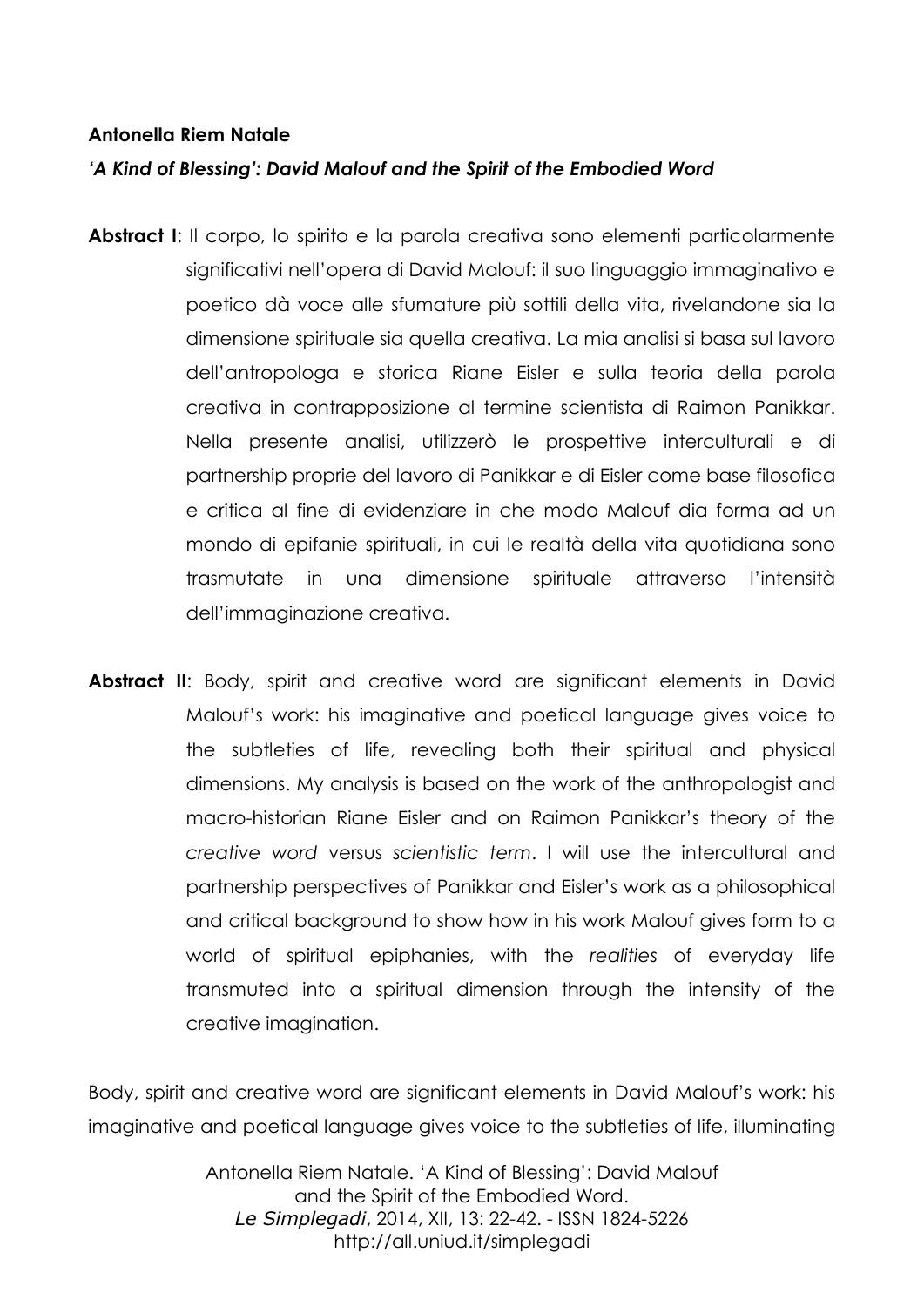simple actions, events and gestures, and revealing both their spiritual and physical dimensions. The *creative word* (Panikkar 2007) is a constitutive element of his oeuvre and manifests the essential connection between body, nature and spirit through a distinctive language which reveals a deep spirituality within the physical and natural realms. This language is rooted in Malouf's desire to 'translate' new place(s) into the already formed 'body' of English (language and literature) and offers the reader a new way to the 'other': a *partnership* (Eisler 1987) world-view where mutually respectful and caring relationships constitute an effective alternative to the usual binary patterns of domination based on gender inequalities, top-down hierarchies and violence. As Andrew Taylor observes, "predominant in Malouf's fiction is the urge to explore and challenge difference and boundaries" and the lyricism in his novels "springs from the same urge to go beyond difference" (Taylor 1999: 5). This urge, as I shall demonstrate in this article, is creatively embodied in Malouf's *partnership* and *creative word*.

My analysis is based on the work of the anthropologist and macro-historian Riane Eisler (1987) (1), extensively implemented since 1998 by the *Partnership Studies Group* within the study of world literatures, languages and education (2). In this article I employ the terms *partnership* and *dominator* according to Eisler's *Cultural Transformation Theory*, an interdisciplinary paradigm which examines cultural differences, gender relationships and, more extensively, creative processes of reinvention and re-imagination, in order to find new ways of making 'difference' productive rather than destructive, as "diversity is not automatically equated with inferiority or superiority" (Eisler 2002: 161). Similarly, Raimon Panikkar's theory of the *creative word* versus *scientistic term* (3) points out the need to further investigate 'the word' as an expression of creativity and what he calls *dialogic dialogue* based on its symbolic, poetic and spiritual power, far from the scientific and westernized *dialectical dialogue* which presupposes the primacy of a technical 'term', which is limited to a mere object of thought (*Logos*). In this article I will use the intercultural and partnership (4) perspectives of Panikkar and Eisler's work as a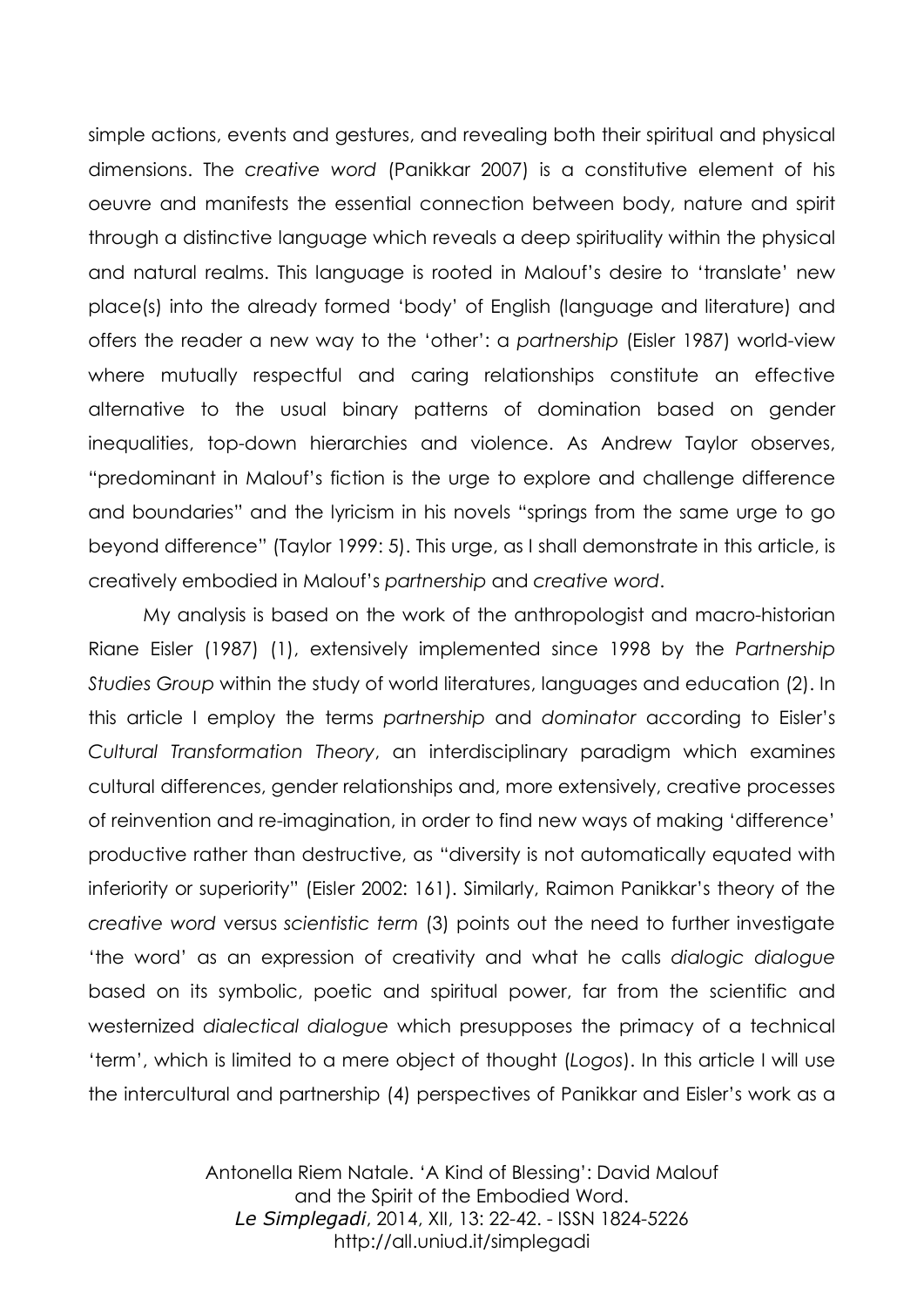philosophical and critical background to show how Malouf gives form to a world of spiritual epiphanies, with the *realities* of everyday life transmuted into a spiritual dimension through the intensity of the creative imagination.

When considering the creative word Panikkar relies heavily on the centrality of language in different cultural and spiritual traditions:

From letters, a word is formed with its own meaning. From words, a sentence is formed with its own meaning. That meaning carries an image. Once an image is formed, you begin to feel good or bad … For example take the word fool. Now if you say these letters – F-O-O-L – one at a time, in themselves they don't carry any meaning. But when you combine these letters and say 'Fool!' it really has its own power (Shantananda 2003: 236-237).

Malouf is interested in studying how this process of assembling sounds and letters creates a *meaning* and thus gives life to different realities or narrations. Our innate capacity of associating sound with objects and learning different languages is a magnificent instrument both to apprehend the infinite multiplicity of words and tongues and realise that the words we speak, the feelings and ideas they express, have a significant impact on the way we imagine and then actualise what we call reality.

In his writing (and speaking), Malouf is intensely aware of this power of words and he chooses them with care. For Malouf language is a means to express beauty and, at the same time, a physical and spiritual instrument which touches both the cosmos and our inner Self. In keeping with Panikkar's view, Malouf also perceives language in silence, the highest form of communication, beyond speech: "The best question is asked in silence and the answer is given in silence" (Muktananda 1989: 490). Whereas 'scientistic terms' see silence simply as a pause in linear positivistic thought, where terms are used to define and limit and can often lie in order to control, 'creative words' are intertwined with physical experience in its intense secret connections with the spiritual world.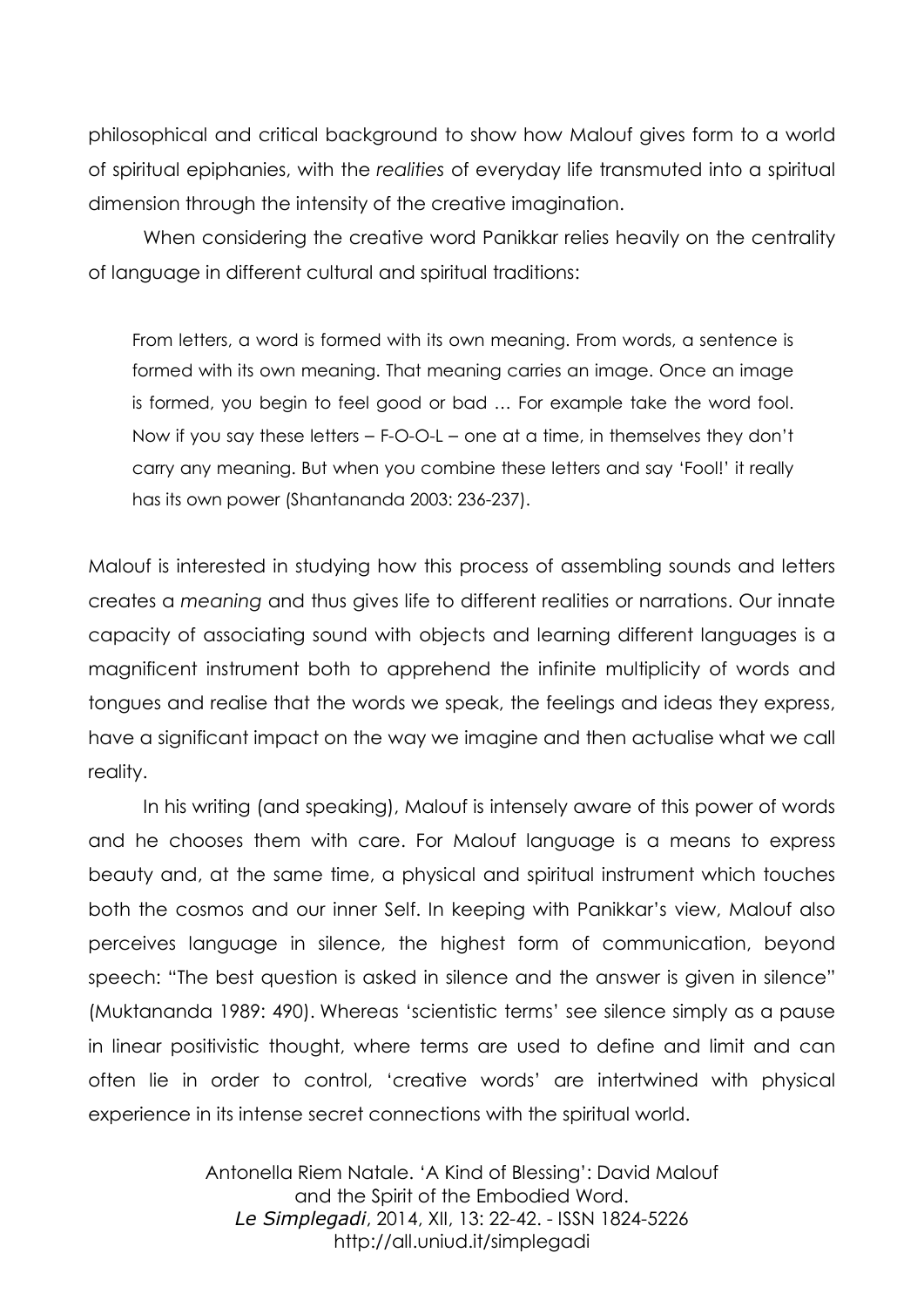Many of Malouf's characters are seen in dialogic dialogue one with the other: Johnno with Dante, Ovid with the Child, Adair with Carney and before that with Fergus and Virgilia, Priam with Somax and then with Achilles, Achilles with Patroclus and then with Hector (even if after Hector's death), and many others. These characters are very different from one another, but there is a bonding that slowly takes place in their dialogue. In their words we hear echoes of the soul's language, speaking of our shared humanity on this living planet. Malouf's language is often solid and pragmatic, 'realistic' one would say, describing everyday little acts and realities, minutiae, small details:

The reason I'm particularly interested in those things – like shelling peas and all the rest of it – is because the body in a way discovers itself in doing certain things, and so does the mind. Often people in my books are not saying anything to one another – they are communicating by doing something together … *Ironically, as a writer, I am quite interested in non-verbal communication*. Our bodies are sort of thinking things out a lot of the time or thinking themselves out through activity, and that is one of the reasons I am interested in those things (Turcotte 1990: 58, my italics).

In this simplicity and non-verbal communication Malouf works from the highest levels of speech, where, as Coleridge knows, Imagination is the soul's instrument of creation. In its inner rhythms, significant pauses and musical qualities, language makes us feel the poetic energy that gives shape to sound, interspersed with eloquent silence. Malouf is a *rhapsodos*, a singer of "woven words" (Brennan 2011: 5), interlacing life and light. The aim of his singing, resounding and weaving of words is that of telling stories (in both poetry and prose), of inviting us on his imaginative journey in order to experience aesthetic beauty and find deeper meanings for our lives, and the two are always conjoined. Malouf comments thus on the musical and metaphorical qualities of his work: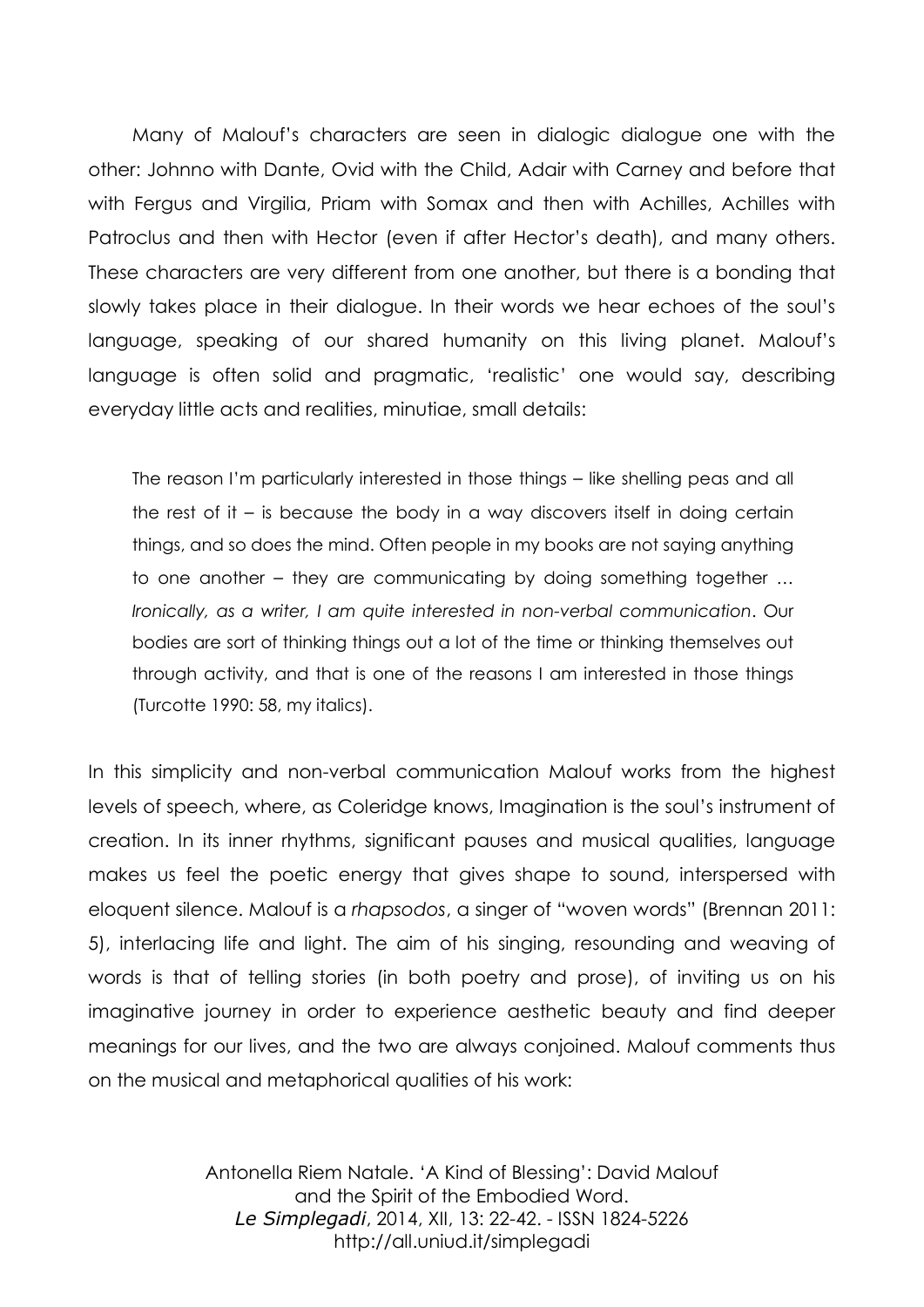Musical, I think that's certainly true. But I think that's true of the way all my books are shaped. I don't usually think of the forward drive of the book as having to do with plot, but with *exploration of things which are announced first, sometimes almost like metaphors in a poem*, say. You then explore both ends of the metaphor and let those spawn other oppositions, other comparisons, and then explore those. I think that's the way almost all my books work, and I think I learned really to shape a novel the way I'd learned to shape a poem. I sometimes referred in the past to the books therefore having a kind of poetical structure in that kind of way, or musical, if one wanted to say that (Daniel 1996: 1, my italics).

Metaphors give shape, sound and foundation to Malouf's art. In *Ransom* the breadth and depth of the opening scene, with the Sea/Mother metaphor and its lyrical undercurrent flow, sets the tone for this intimist tale, where we enter the heroes' souls, rather than follow their great feats of war. Its opening is far from the commonly accepted idea of 'heroic', with Achilles listening to the (silent) murmur of the sea, yearning for his mother's presence:

*The sea has many voices.* The voice this man is listening for is the voice of his mother. He lifts his head, turns his face to the chill air that moves in across the gulf, and tastes its sharp salt on his lip. The sea surface bellies and glistens, a lustrous silver-blue – a membrane stretched to a fine transparency where once, for *nine changes of the moon*, he had hung curled in a *dream of pre-existence* and was *rocked and comforted* (Malouf 2009: 3, my italics).

The scene reveals the human and more gentle side of the 'hero', with which we can identify. If, as Malouf says, he "explore[s] both ends of the metaphor and let those spawn other oppositions, other comparisons, and then explore[s] those", here he plunges the reader into a soft, dreamy state of 'pre-existence', based on partnership flexibility. The sea-mother-Thetis represents a partnership approach to life: fluid, emotional, welcoming, and full of understanding and love. Then Malouf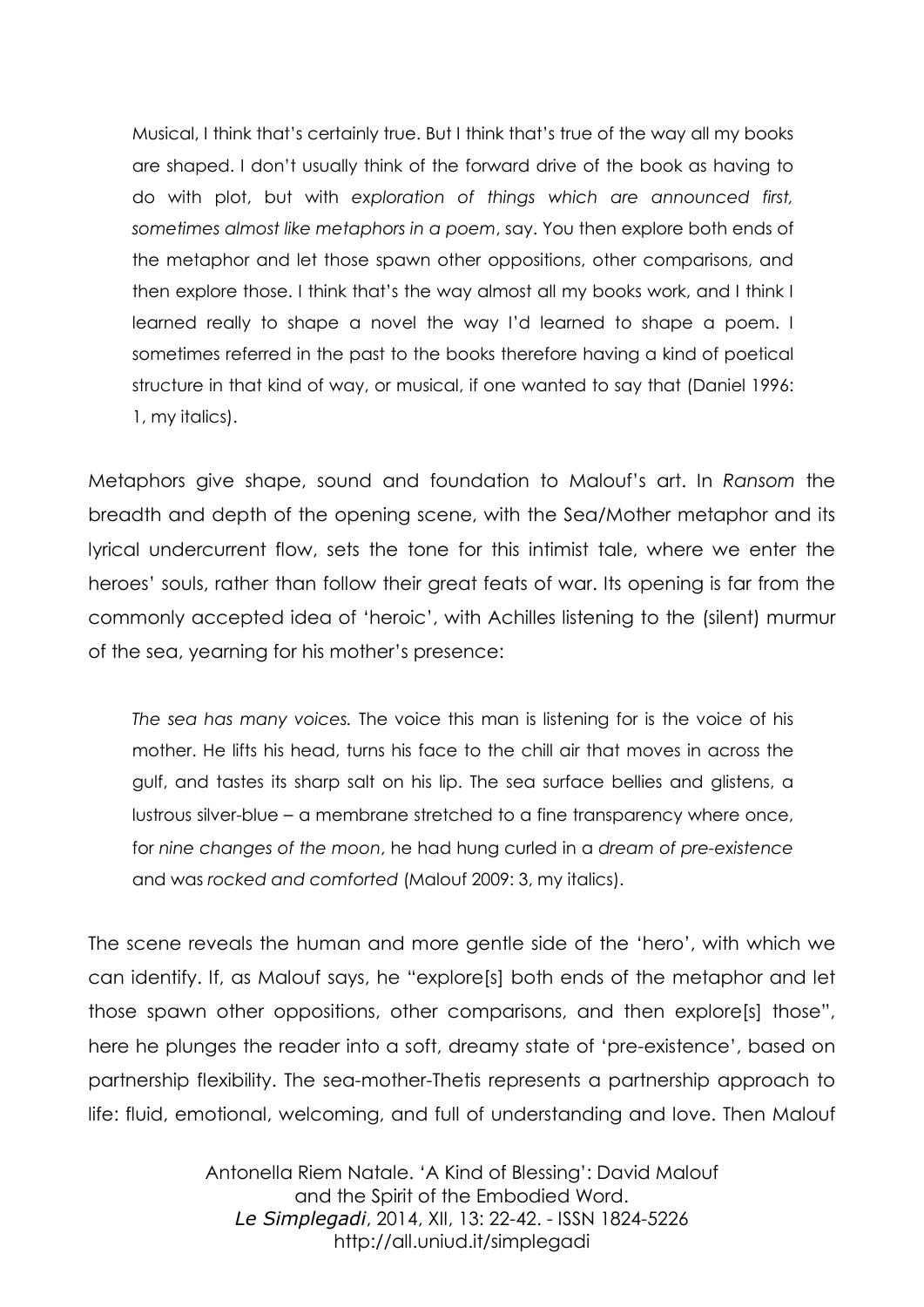starts exploring oppositions, for Achilles cannot take refuge anymore in his mother's arms; he is an adult man now: "the man is a fighter" (Malouf 2009: 4), totally alone in the face of his responsibilities, his desire for revenge and his guilt for Patroclus' death. Malouf takes us to the other end of his poetic metaphor, into the archetypal male dominator world. In a dominator warrior society, the motherly allembracing sphere must be left behind when boys are old enough to enter their fathers' realm of fighting, stoic suffering and violent death:

He had entered the rough world of men, where a man's acts follow him wherever he goes in the form of story. A world of pain, loss, dependency, bursts of violence and elation; of fatality and fatal contradictions, breathless leaps into the unknown; at last of death – a hero's death out there in full sunlight under the gaze of gods and men, for which the hardened self, the hardened body, had daily to be exercised and prepared (Malouf 2009: 6).

The negation of the Mother's *water* emotional world leads men to violence – the only possible outlet for their repressed feelings. Achilles' fury against Hector's dead body is his only means of venting his grief and guilt for Patroclus' death: "the tears he brings fall inwardly, his cheeks are dry … But it is never enough. That is what he feels. That is what torments him" (Malouf 2009: 33).

*Ransom* tells of an inner journey towards a more peaceful partnership model of life, represented by what stereotypically dominator societies ascribe to the 'feminine', but which, in reality pertains to all genders. Malouf is not interested in competing with Homer, but in having a dialogic dialogue with the *Iliad* and its myth of war and grief, finding how it can *cor*-*respond* with us now (that is respond with the heart), drawing out previously unheard resonances. After his moving and illuminating meeting with Priam, at the end of the novel Achilles attains an inner timeless dimension that hearkens back to the novel's opening: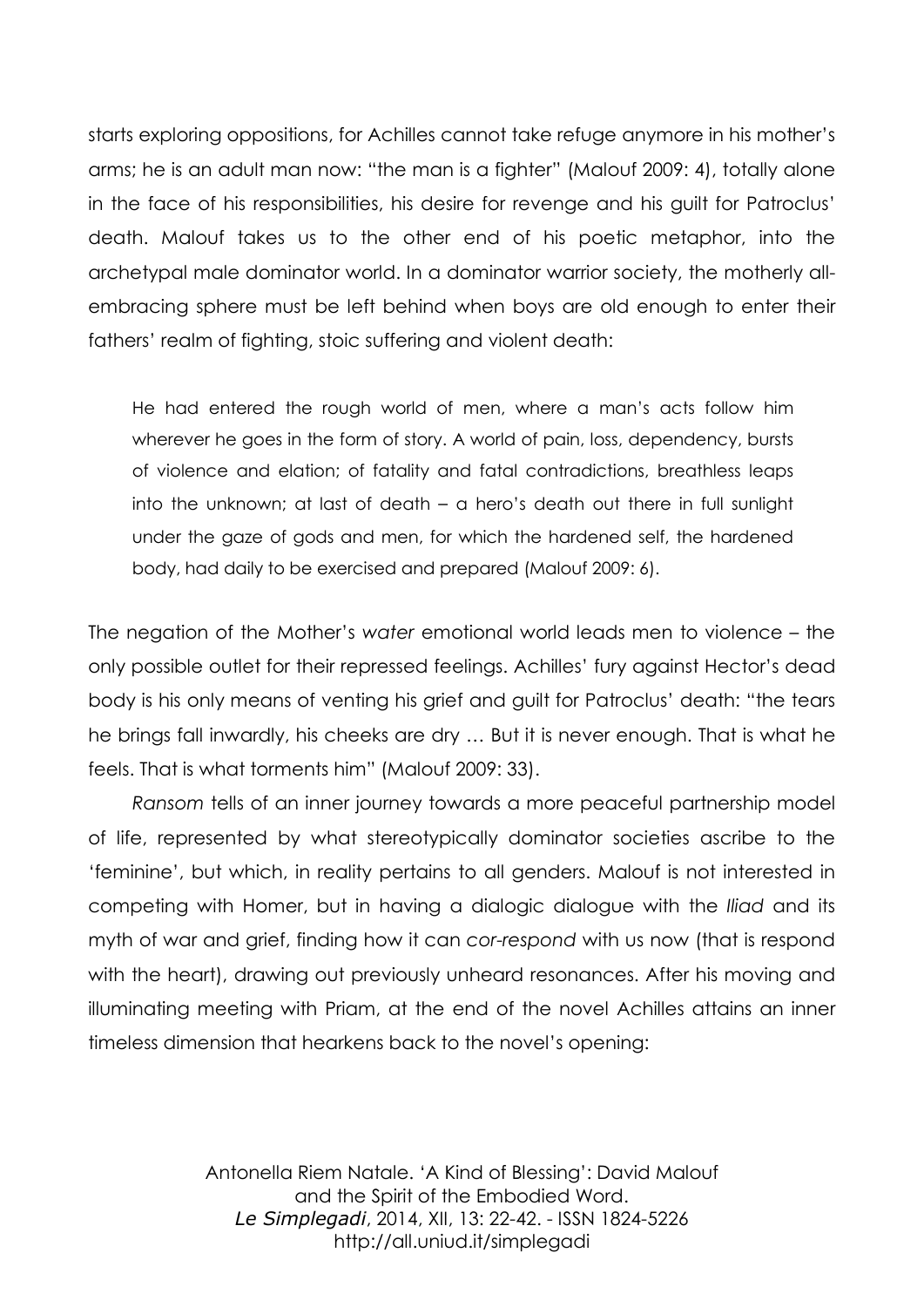In the stillness that follows – for the noise his men are making no longer comes to his ears – Achilles feels immobilised and outside time.

This morning, on the beach beyond the line of Achaean ships, he had stood staring out across the gulf and felt that it was not space his mind was being drawn into, but the vast expanse of time, at once immediate in the instant and boundless, without end (Malouf 2009: 185).

Stillness, reconciliation and peace are born from that trope of unity and belief that breaches boundaries (of time, space, nation, personality, ethnicity, language, culture). The poetic creative word bridges differences and leads us to a dimension where suffering and division are transcended in our common humanity and in the simplicity of nature and things other-than-human. To reach this state we must return, if temporarily like Achilles, to that feminine and partnership dimension that is excluded by the dominator paradigm.

This is the only way to peace and reconciliation: the immaculate body of Hector does not enrage Achilles anymore, he feels cleansed of his guilt and anger, ready to face his destiny, truly a hero now that, through compassion, he can open himself to his enemy, who existed only in the dominator world. In the end Achilles realises, as he watches the body of Hector being prepared for burial, the business of life is no more than "[b]eing turned this way then that in the hands of women", "naked as he began" (Malouf 2009: 194).

In *The Conversations at Curlow Creek*, Michael Adair, the officer, and Daniel Carney, the prisoner, are also entrapped in the dominator paradigm where revenge is disguised as justice, based on the principle of 'an eye for an eye'. This very Australian and intensely poetical novel revolves on their nocturnal dialogic dialogues that recall personal and colonial history in realistic detail and reveal their psychological and spiritual development. Here too, within the partnership world, differences fade (officer/prisoner, memory/dream/reality, night/day, present/past) and boundaries become permeable: the other becomes the sign of my Self; identity (personal and national) is malleable and open to multiple layers of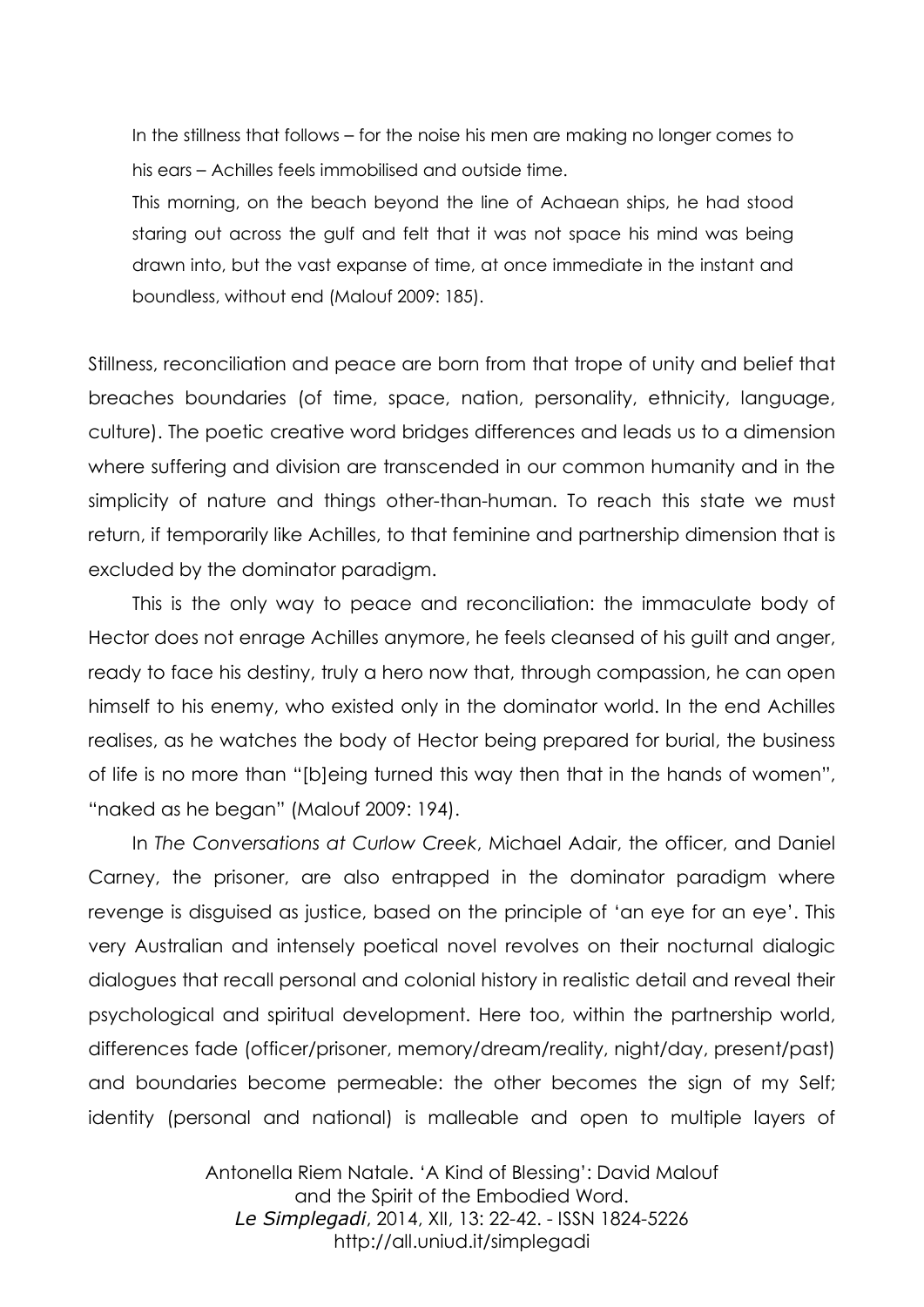transformation. At the beginning of the story we have the three young Irish friends, Adair, Virgilia and Fergus, who share a deep relationship that is constantly mutable (friends, half-brothers, would-be-lovers) and has:

[i]ts own language too, in which thoughts passed from one to another so easily that it scarcely mattered which of the three had given shape to a new thought or produced the code word that from now on would be a new element in their speech. A joke might be the beginning of it, or a new name for some object that had previously been designated by common syllables and only now revealed the special colour and glow that would make it part of their private world (Malouf 1996*:* 86).

So it is intimacy, affective relationship, closeness, that shapes language and gives depth and meaning, 'special colour and glow' to our world. This same nearness is created between the grown up Adair, an army officer now, and his prisoner, Carney, whose very name connects him to *carnality* and the physical body in both its fleshly beauty and its heaviness and anguish. He belongs to the damned and poor of the Earth and Adair, in his "sympathetic understanding" (Malouf 1996: 130), is unable to condemn him. In his final baptismal immersion in the Aboriginal waters of Curlow Creek, Carney is redeemed, his body "dazzling" (Malouf 1996: 218) and glowing with spiritual light:

Slowly the man turned and stood with lowered head, observing with a child's interest the paleness of his feet through the swirling water. Almost done with himself now. With the business of washing off the long accumulation of dirt and sweat and blood, with the heaviness of the flesh. In the modest pleasure of standing clean in the sunlight. In touch with that live element that on all sides was at play about him (Malouf 1996: 217).

Water, fluidity and light are interlaced: every word here is carefully chosen both at descriptive and symbolic levels. This evocative depiction shows the destination of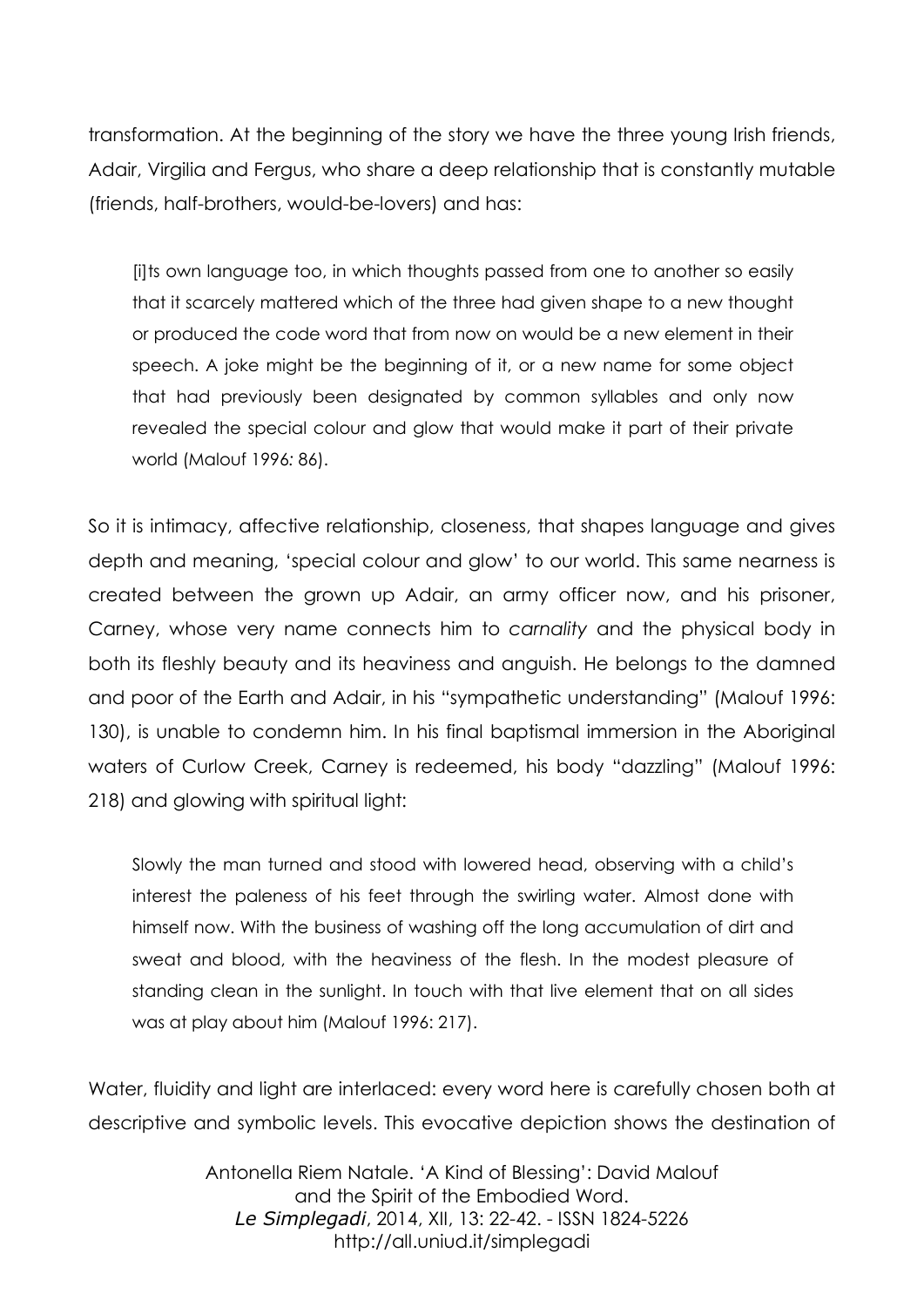Carney's final journey beyond the body and its 'heaviness', beyond his personal and national history, into the spiritual dimension of the Australian bush. Like seamother-Thetis, the river's water is lively and liquid; it has a comforting energy that is maternal and of *partnership*. The troopers are staring open-mouthed, embarrassed by the sight of the man's exposed flesh and vulnerability; they are annoyed yet, at the same time, feel compassion, sympathy, even remorse for the prisoner's wounds and 'blue-black and livid' marks:

they felt imposed upon, reduced to mere onlookers, to standing by and waiting on *his* time while, with O'Dare's permission it seemed, this fellow took all the time he needed, all the time in the world it might be, to just stand there idly running water over himself (Malouf 1996: 217).

This is Malouf's creative word at its best: simple, intense, evocative while describing the facts of the body and its 'reality' with sharp clarity. At the same time he creates empathic and spiritual echoes in us readers, causing us to reflect on life and on the absurdity of killing other living beings, be they human or animal. A similar nakedness is present in another outsider in the novel, the black guide Jonas. He challenges definitions and remains a mystery for Adair and the other troopers; he manifests physical presence and intensity, total focus on the present moment that renders him alert to everything around, and to the workings of his soul. He belongs to the place, embodying a denser and deeper darkness which eludes the scientistic term but can be embodied in the poetic word:

He was, Adair thought, even under his name of Jonas, an opening there into a deeper darkness, into a mystery – of the place, of something else too that was *not-place*, which might also be worth exploring – but all traffic through it, in either direction, was blocked (Malouf 1996: 122).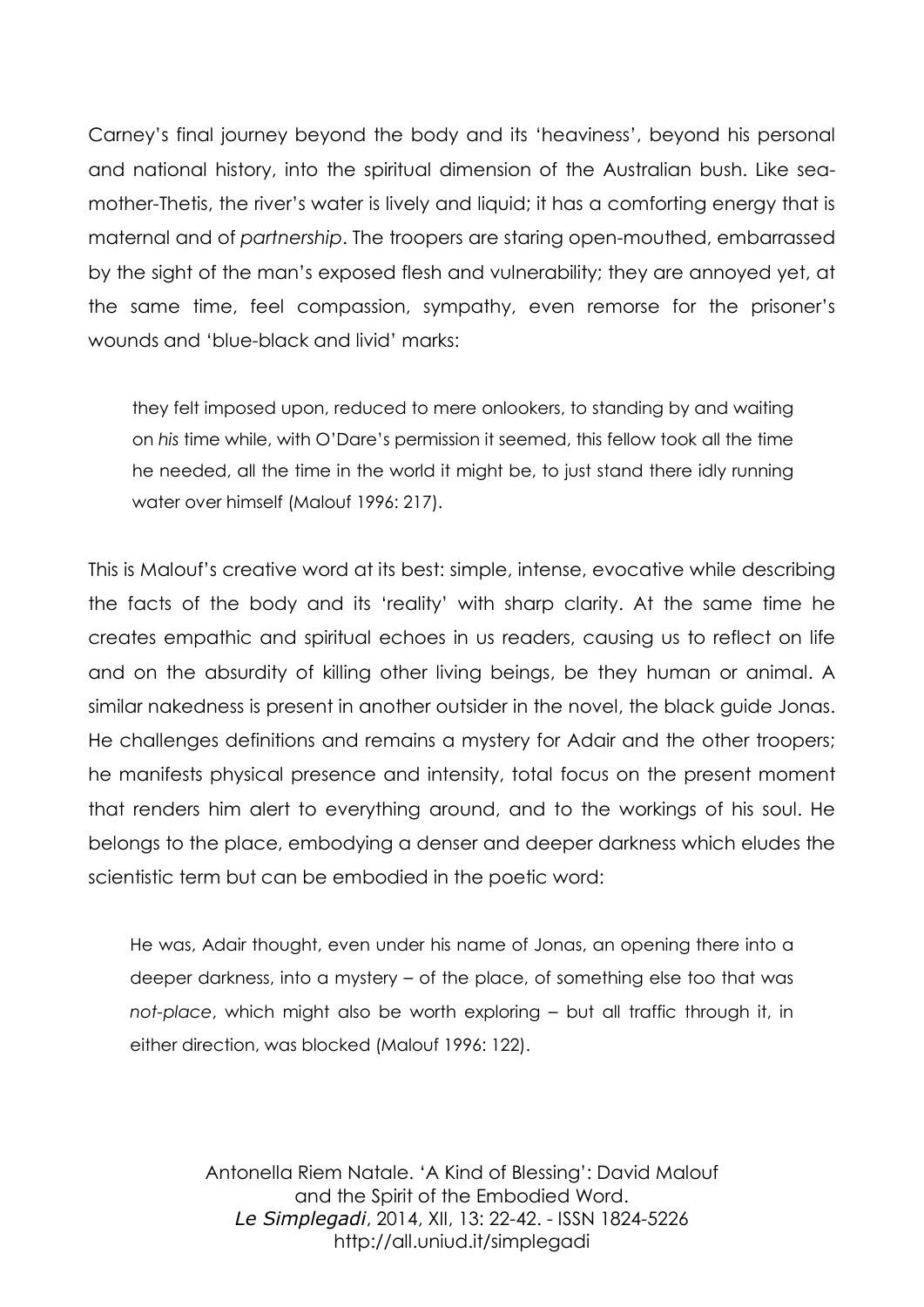This impenetrable darkness of the land and the Aboriginal is an embodiment of that universal lyrical comprehension that whites like Adair have lost under the rule of the dominator paradigm that seeks to objectify and control everything through the scientistic term. Jonas' place-non-place is Malouf's main focus. The act of incorporating place through colonial exploitation must be transformed in a true act of embodiment where, through the trope of unity and belief, white settlers can become one with the land and those in it. Malouf is profoundly sceptical of the superiority/inferiority ranking of whites and blacks/outsiders; rather, he stresses the inability of scientistic language to provide a deeper understanding of reality (Ramsey-Kurz 2003).

In the novel *Ransom* Somax has many affinities with Carney and Jonas: he too is the physical, simple man, the one who knows life beyond the walls of Priam's princely palace and who will lead him and teach him and, in the end, poetically tell his story. With Somax's help, Priam will abandon his rigid world of form and norm and appreciate the ordinary way of life the carter represents:

And he looked at the old fellow who had revealed these things to him with growing respect.

He knew things. The life he had come from, and had to some extent brought along with him, was full of activities and facts that, for all that they were common and low, had an appeal (Malouf 2009: 128).

These low and ordinary activities appeal to Malouf and to us; they represent our world and an opening towards something else: transcendence, a metamorphosis of the body, the blossoming of the soul. This happens in the very physicality of words:

I think there are some people for whom words, when they start dealing with them, somehow *remain invested with all the physical qualities* that they refer to. It's a configuration of mind … and then there is another kind of writing which is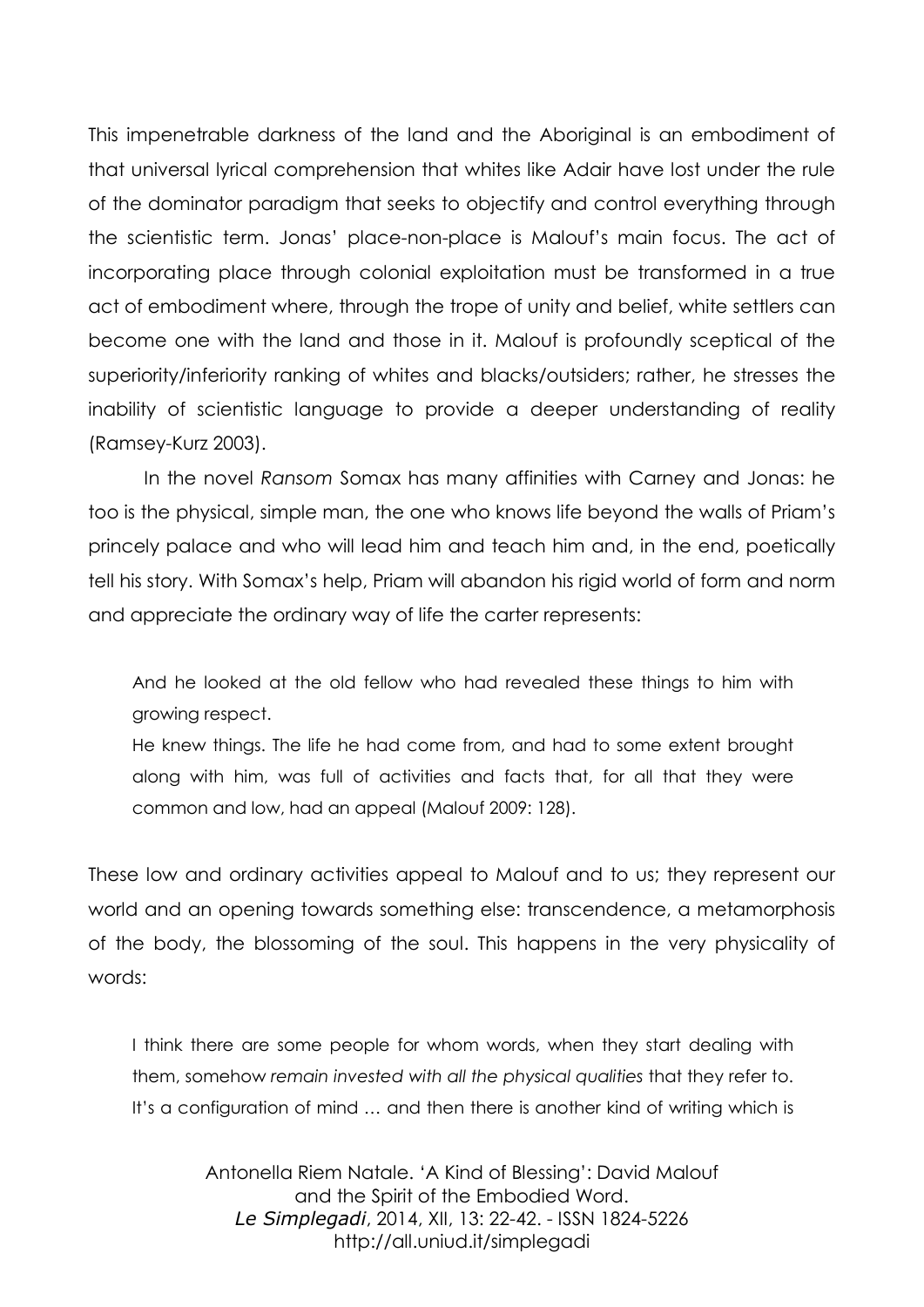an attempt to recreate the world *through* the words … That means that for some of us a particular word in referring to an object has the *real, sensual, tactile, voluminous quality of the object*. Once again, we get back to the body. I would say that what I am doing when I am writing *is shifting my body around, letting it travel and explore*. That is what I feel. *It is very, very physical* (Turcotte 1990: 60, my italics).

In *An Imaginary Life*, Malouf 'shifts his body around' incarnating his sensual and tactile words in the exiled Latin poet Ovid. Ovid's initial detachment from Tomis, its natural beauties and the voice of its people manifests the dominator-oriented paradigm of the Roman (British) Empire that he has absorbed and accepted. In Augustan Rome, Ovid was the dispassionate, sophisticated ironic poet – irony being the "trope of scepticism, and division" (McDonald 1988: 46), an instrument of the dominator rationalistic view. If at the beginning Ovid ignores and despises the Getic language, later he finds it "oddly moving. It isn't at all like our Roman tongue, whose endings are designed to express difference, the smallest nuances of thought and feeling" (Malouf 1980: 65).

After experiencing the epiphany of the poppy flower, he appreciates the "trope of belief and unity" (McDonald 1988: 46), the capacity of language to connect the creative word with infinite worlds: "This language is equally expressive, but what it presents is the raw life and unity of things. I believe I could make poems in it. Seeing the world through this other tongue I see it differently. It is a different world" (Malouf 1980: 65). Ovid starts to appreciate that linguistic and cultural differences do not mean superiority/inferiority and that the world is transformed according to the coloured lens through which we read it. He is looking for a language "whose every syllable is a gesture of reconciliation" (Malouf 1980: 98), a "speech in silence" (Malouf 1980: 97), and this revelatory understanding will finally bring him to experience the texture of the word poppy on his tongue, literally and metaphorically, which creates an inner explosion of joy and blossoming creativity: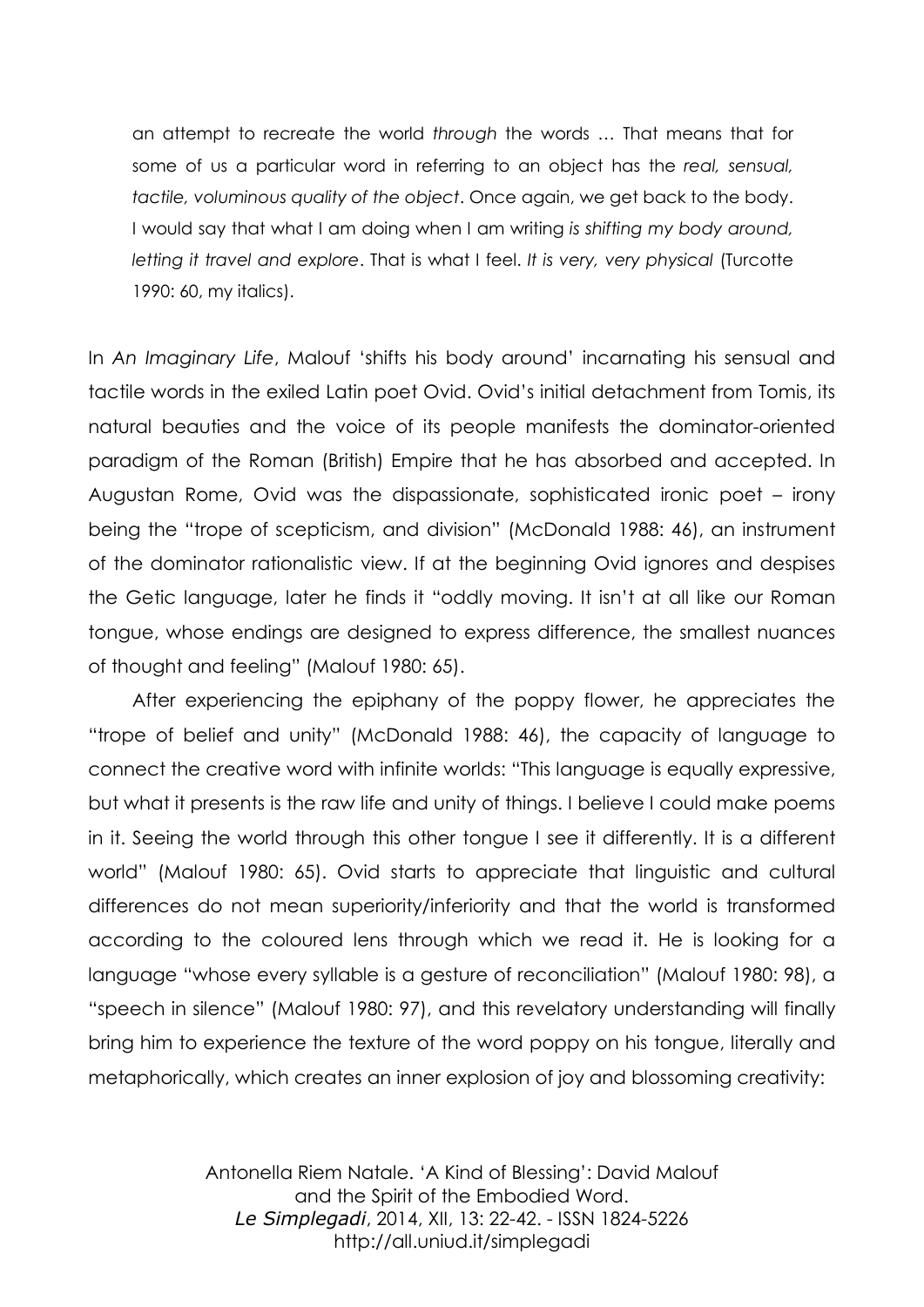Poppy. The magic of saying the word made my skin prickle, *the saying almost a greater miracle than the seeing*. I was drunk with joy. I danced. I shouted. Imagine the astonishment of my friends at Rome to see our cynical metropolitan poet, who barely knows a flower or a tree, dancing about in broken sandals on the earth, which is baked hard and cracked in some places, and in others puddled with foul-smelling mud – to see him *dancing and singing to himself in celebration of this bloom* (Malouf 1980: 31, my italics).

The passage continues with a series of emotionally charged verbs suggesting heightened energy and passion: flowers explode, burst, unfold, spring, spread, open, the gods quicken (Malouf 1980: 32); colours are "magic syllables" and Ovid is "making the spring" (Malouf 1980: 31). This choice of words expresses a language of harmony and unity, the fusion of poet and Nature in the creative and blissful word. Transformed by the power of his imagination he uses synecdoche, "the trope of belief and unity" (McDonald 1988: 46) that is the core of Eisler's partnership paradigm, and he becomes Flora and Persephone, giving names to flowers: "opening out [their] secret syllables" (Malouf 1980: 32). In this way, "language ceases to be language and becomes, perhaps, a universal lyrical comprehensiveness" (Taylor 1999: 6).

In Malouf's short story "The Only Speaker of His Tongue", the lexicographer is not interested in universal lyrical comprehensiveness or the secret sacred syllables of life, but wants to study the Aboriginal man of the title, keeping him at a safe distance by using the third person pronoun 'he,' which represents the objectification of the other using scientistic terms. According to Panikkar, the use of scientistic terms requires us to restrain our imagination and look for an exact (one-dimensional) correlation between terms and concepts. Like Ovid with the child, the lexicographer is led to abandon this dismissive rationalistic attitude by the Aboriginal's pregnant and poetic silence. Perceiving the other's fragility and mortality, the lexicographer realises, with guilt, the devastation of lands,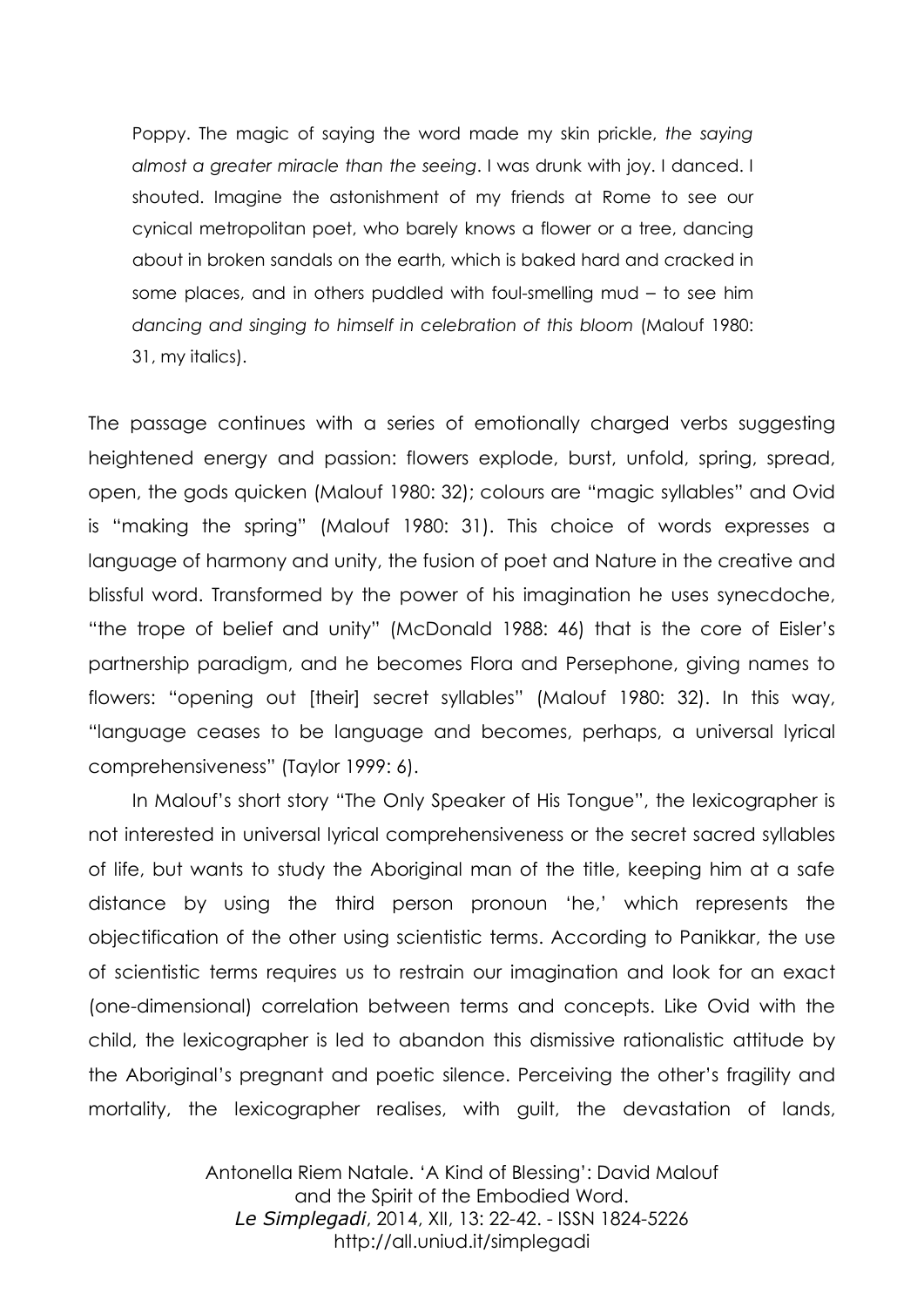languages, peoples, wrought by the colonizing dominator power. His voice is muted as he senses the loss as if it were his own: the loss of language, culture, the very life of his people. He acknowledges their shared humanity. In a moment of deep unity with the other, the lexicographer reverts to the creative language of partnership, giving voice to deep emotions and the inner poetry of things:

I feel his silence … *Things centre themselves upon him* – that is what I feel, it is eerie – as on the *one and only repository of a name* they will lose if he is no longer there to keep it in mind. *He holds thus, on a loose thread*, the whole circle of shabby-looking trees, the bushes with their hidden life, the infinitesimal coming and going among grassroots or on ant-trails between stones, the minds of small native creatures that come creeping to the edge of the scene and look in at us from their other lives. *He gives no sign of being special…* I must confess it. He has given me a fright (Malouf 1982: 71, my italics).

In the lexicographer's profound fright that we all would feel in the face of such loss and destruction, Malouf articulates a form of English language which bridges differences, putting everything in poetic relation. He transcribes the dialogic dialogue among peoples, nature, inanimate things, stories and lands, illumines them from within. He draws on that inner vibration that makes simple words resound more deeply, showing empathy, understanding and interconnectedness rather than separation, violence and fear.

In *Remembering Babylon*, Malouf faces the conflict between white dominator settlers and Aboriginal partnership communities from the perspective of Gemmy, who has gone 'bush', entering landscape and letting it completely reshape his soul. Even if he 'returns' to white society for a while he remains an amphibious creature – he is depicted as a half-fish half-human when the Aboriginal women find him stranded on the beach, covered in shells and little animals (Malouf 1993: 22). He crosses boundaries between cultures and is balanced, as in the opening scene (Malouf 1993: 3), between worlds he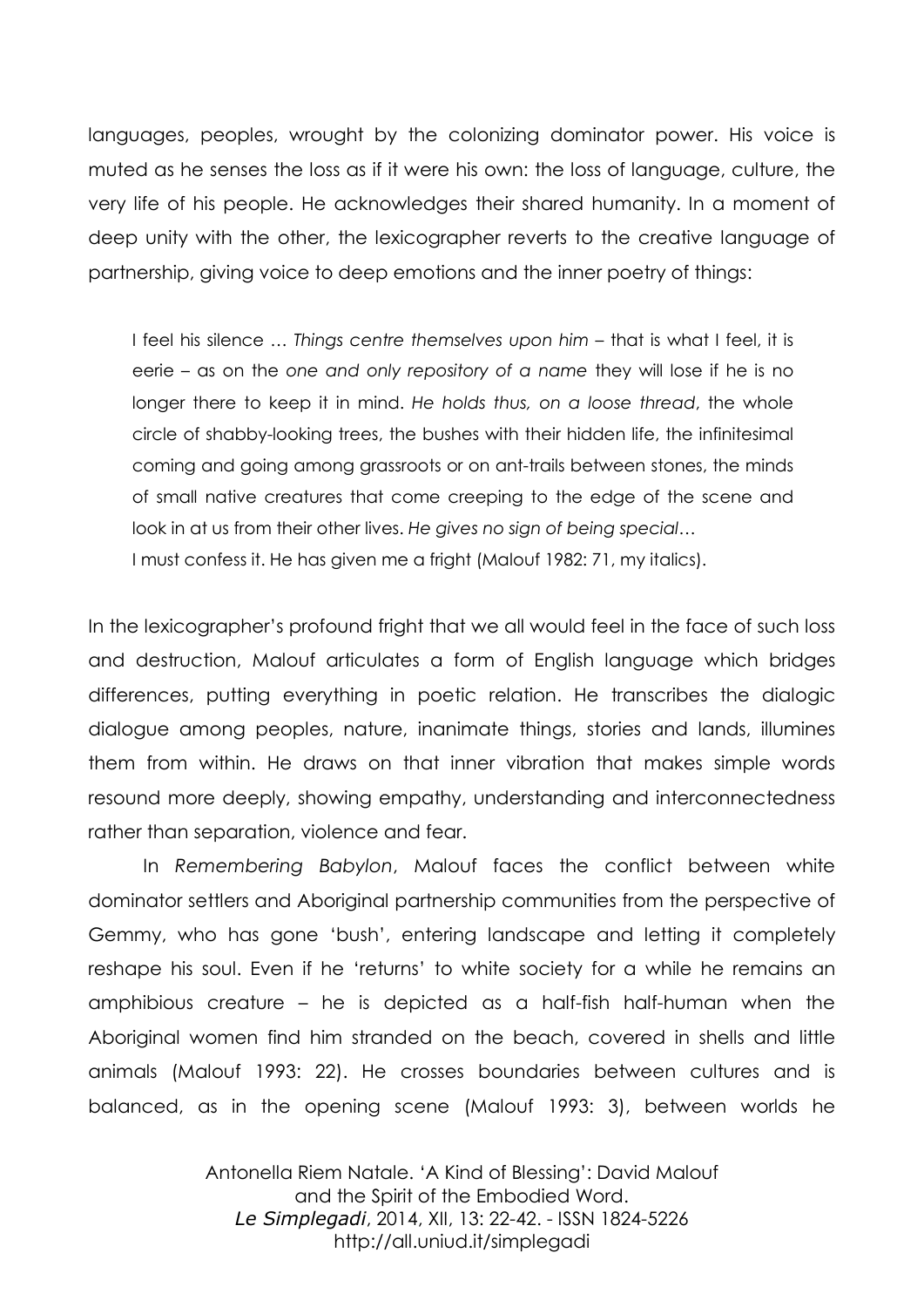incarnates fully in himself. His choice, at the end, is to be absorbed again in the country. As Malouf says, "he represents a kind of pioneer spirit of what that landscape and that continent might do to you if you really and completely committed yourself to it" (Papastergiadis 1994: 85). Like Carney, Jonas, Jordan and the Child and many others, he has a deep knowledge of the Australian landscape and its secrets, but for the settlers: "The country he had broken out of was all unknown to them. Even in full sunlight it was impenetrable dark" (Malouf 1993: 8). Gemmy knows the language of the place, with its secret meanings understood and felt in the deepest silence; he, unlike Adair with Jonas, has opened the breach and entered into this otherness, transmuting himself; he feels and perceives the place as full of meanings, he knows animals, peoples, plants, figures of landscape, water springs, birds, he is interconnected, something that, according to Malouf, white settler society will have to learn.

In the story *Blacksoil Country* the settlers as a community lack this sense of communion with the other. Most of them fear the Aborigines and want to keep them *outside* the artificial boundaries they create to protect their possessions and lives. However the Aboriginal populations do not recognise 'fences' since they are custodians rather than owners of the land, and they cross them inadvertently or possibly use them to create occasions for encounter. The protagonist's father shoots one of the Aboriginals who were trespassing, unknowingly, on his plot of land, and in retribution his son Jordan is killed. Jordan is the only one in the family who loves both the country and the Aboriginals he meets in his exploratory wanderings; his is the narrating voice and only at the end do we understand that he is a ghost in blacksoil country. He is twelve, but, as he tells us, he can show us this country as if drawing on aeons of knowledge and experience: "I been in it long enough". We follow his story, similar to many we heard about in accounts of the process of settlement, about the absurd violence and the whites' allconsuming fear of the Aborigines. Fear and violence always go hand in hand. Jordan is a wise and ancient soul; an Ancestor now, he knows no difference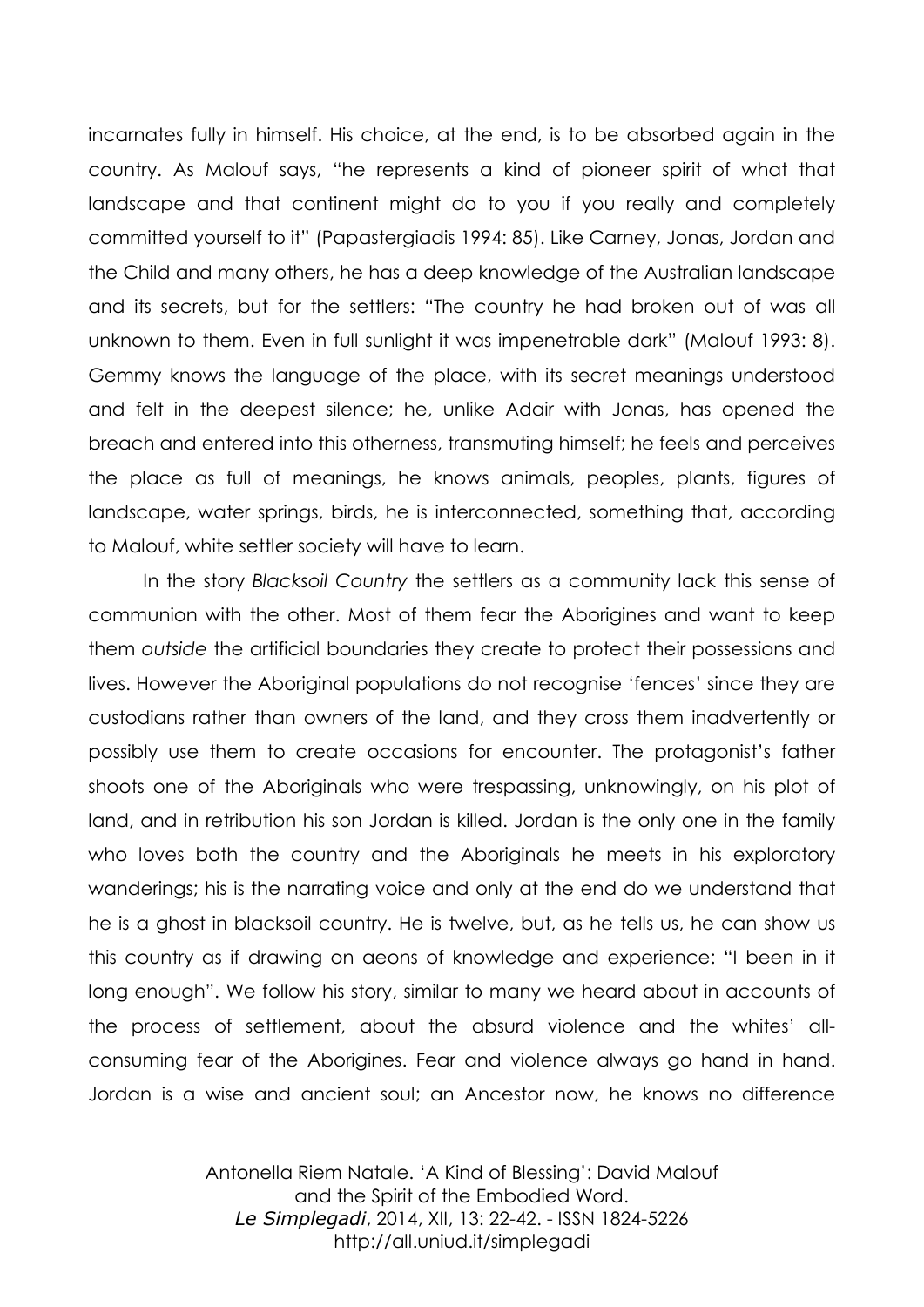between himself and the blacks exterminated in revenge for his death: "*And me* all that while lying quiet in the heart of the country, slowly sinking into the ancientness of it, making it mine, grain by grain blending my white grains with its many black ones" (Malouf 2000: 130, my italics). As in Ovid's final metamorphosis, Jordan is also finding his true nature in meeting the other and the country at the moment of death. He reveals what vanden Driesen calls "white indigeneity" (Malouf 2000: xxvi), the opportunity for the white settler to finally belong to the land as do the Aboriginals, a possible reconciliation, which is as yet incomplete. Jordan does it through his slow fusion with the other and the landscape, cell by cell, transmitting his knowledge and wisdom to those who can feel it in his eternal love:

*And Ma*, now, at the line, with the blood beating in her throat, and his shirts, where she has just pegged them out, beginning to swell with the breeze, resting her chin on a wet sheet and *raising her eyes to the land and gazing off into the brimming heart of it* (Malouf 2000: 130, my italics).

And *me* – and *Ma*, only a vowel's difference between Jordan and his mother, and the consonant *m*, resounding in the universal *OM* of creation, the first sound all children utter, *mmmm* like mother; they are united through the conjunction *and*, which indicates consonance, relationship, union and belief. *Me* is "lying quiet in the heart of the country", and *Ma* is hanging garments on the line, an action that often appears in Malouf as an image of revelation:

Morning gets into its stride with clean straw flying and mares' tails. Outer garments, rinsed and wrung dry of their yesterdays, take to the sky, lighter than souls ("As It Comes", Malouf 2007: 8).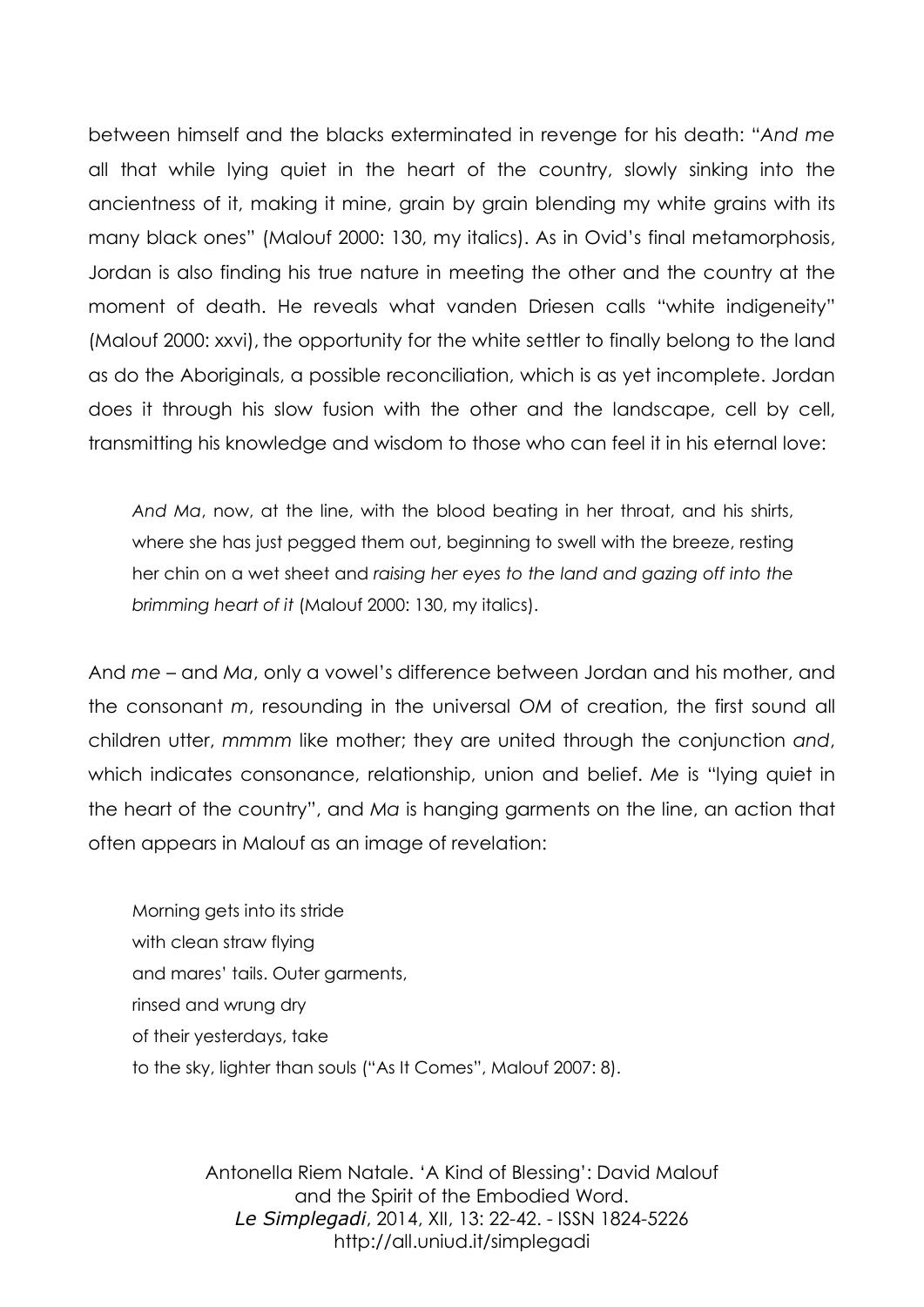As I have noted, everyday actions often acquire in Malouf a special epiphanic and revelatory significance; they manifest the spirit in outward bodily forms; they stand as metaphoric and synecdochic instruments signalling unity, belief, harmony, partnership and peace. For the first time, possibly, Jordan's mother raises her eyes towards the horizon that previously terrified her: a clear sign that she is feeling something new arising in her, a form of love, as yet unrevealed and unacknowledged, for the land where her son's *body* lies. His father's shirts, swelling in the breeze, are a sign that he too is being traversed by a new breath, the *spiritus* of the land he inhabits, that will welcome his body after death, through the same slow merging his son is experiencing. Then they will both "take to the sky, lighter than souls". Deep spirituality can be found in the brimming heart of nature and the body: it abides in the physical and natural realms; the continent is slowly transforming the colonisers' outlook, creating new secret openings into the notyet-known other – be it landscape or Aboriginal, manifesting a partnership worldview in the language of silence, gesture, poetry and rhythm.

Malouf achieves his narrative and poetic interconnections by translating the English language into a different 'sphere' of knowledge where it does not have to divide and discriminate, like Latin, but rather find new poetic spaces in the gap between name and landscape, in a more fluent and flexible form that facilitates transnational and transcultural understanding. Malouf makes room for the flow of imagination – his, his characters' and ours; he offers us the possibility of connecting and relating things in a wider web of life, not limited by the scientistic term, but opened up by the power of speech, manifesting 'unity and belief.' Moving beyond colonial exploitation into caring and mutual partnership we can become one with the land and the other, and most of all ourselves:

[Adair] pauses a moment and pinches off a corner of the loaf, the salty sweetness of the crust in his mouth *a kind of blessing*. He chews as he walks on, his saliva mixing with its sugars and *driving new light into his heart, refreshing his mouth like common speech* (Malouf 1996: 213-14, my italics).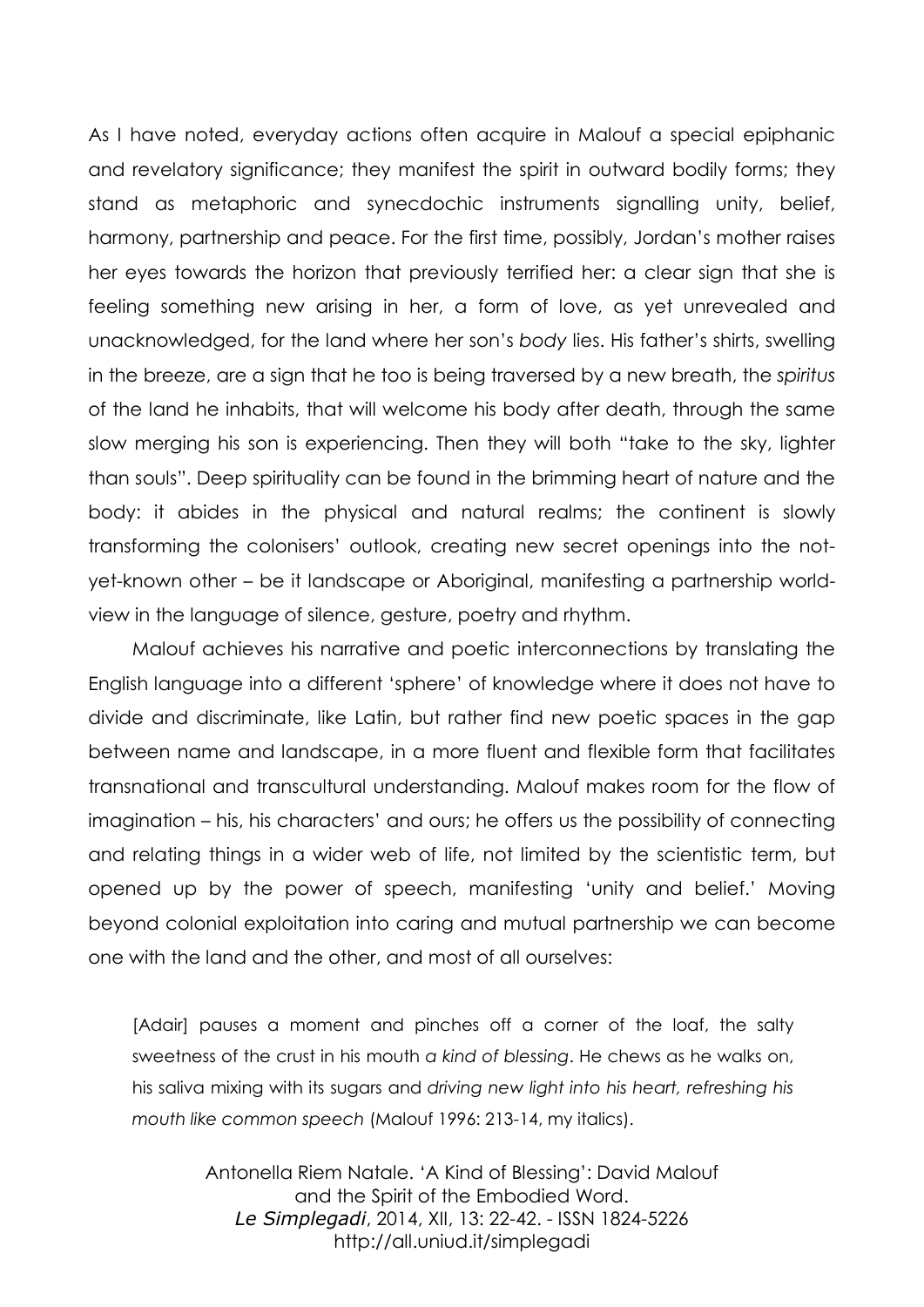In the end, like Daniel Carney, we are all saved (Malouf 1996: 207) and share bread's salty sweetness, a kind of blessing, like Malouf's common speech, refreshing our very soul.

## **NOTES**

- 1. Riane Eisler is a social scientist and author whose work on cultural transformation has inspired scholars and social activists. Her research has impacted many fields, including history, economics, anthropology, psychology, sociology and education. She has been a leader in the movement for peace, sustainability and economic equity, and her pioneering work in human rights has expanded the focus of international organisations to include the rights of women and children. Eisler is known for her 1987 bestseller *The Chalice and the Blade: Our History, Our Future*, now in 23 foreign editions. See: <http://www.rianeeisler.com/> and [http://www.partnershipway.org/.](http://www.partnershipway.org/) The third Italian edition, with a new special epilogue by Eisler and a glossary on partnership language by Stefano Mercanti, was issued by Forum University Press, Udine, in 2011. See: [http://www.forumeditrice.it/percorsi/lingua-e-letteratura/all/il-calice-e-la](http://www.forumeditrice.it/percorsi/lingua-e-letteratura/all/il-calice-e-la-spada/il-calice-e-la-spada/libro_view)[spada/il-calice-e-la-spada/libro\\_view.](http://www.forumeditrice.it/percorsi/lingua-e-letteratura/all/il-calice-e-la-spada/il-calice-e-la-spada/libro_view)
- 2. *The Partnership Studies Group* (PSG, [http://all.uniud.it/?page\\_id=195\)](http://all.uniud.it/?page_id=195) applies Riane Eisler's partnership model to world literatures, languages and education. By analysing the works of authors writing in the varieties of English including those of indigenous populations, the group explores the way these authors use the coloniser's word to transform the dominator values of colonisation and globalisation into cooperative and partnership codes, where often the dynamics at work are caring and sharing rather than exploiting and dominating [\(http://all.uniud.it/?page\\_id=198\)](http://all.uniud.it/?page_id=198).
- 3. Raimon Panikkar was a leading scholar in interreligious and intercultural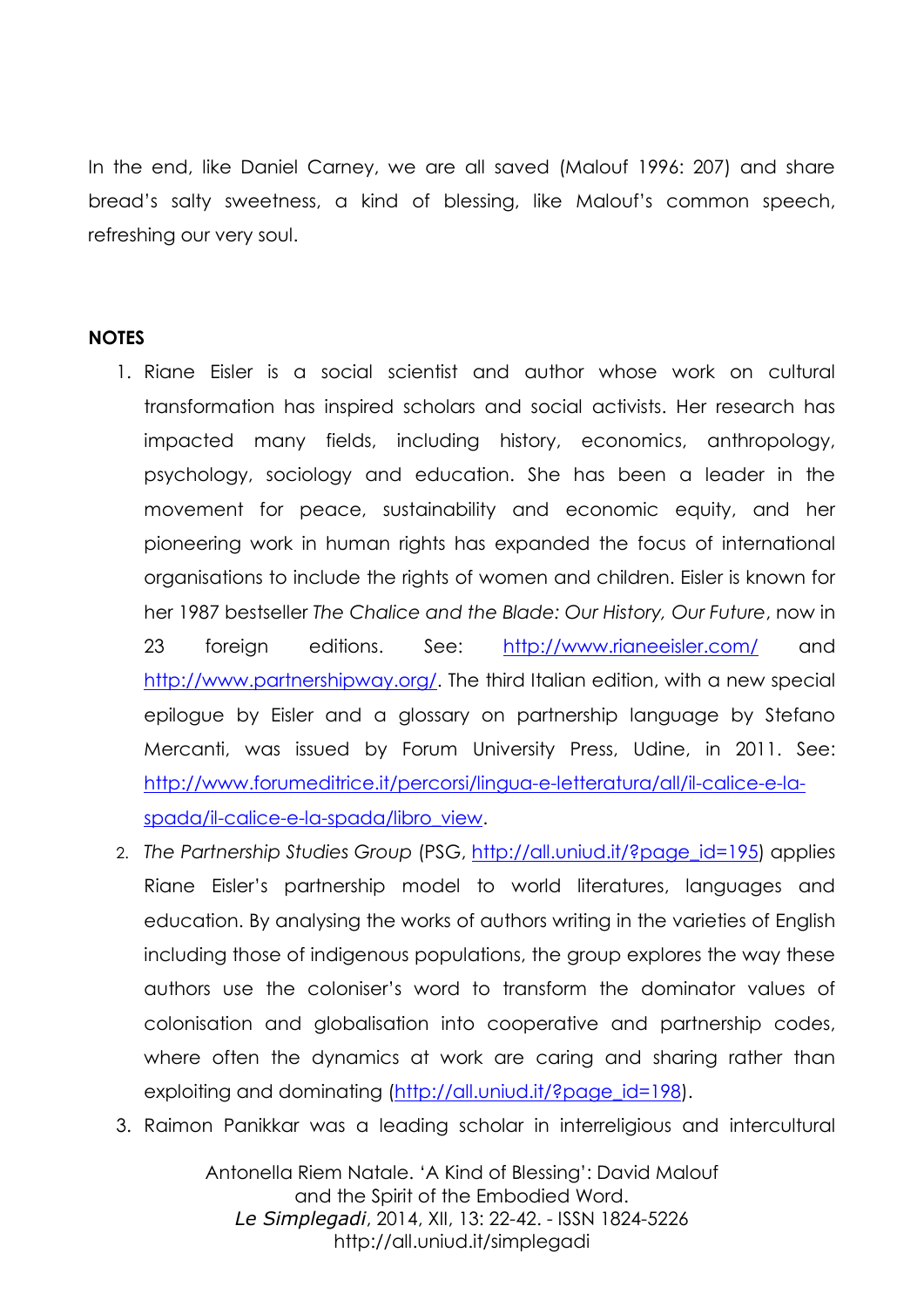dialogue in world cultures throughout the second half of the twentieth century; his many publications were translated into French, German, Chinese, Portuguese, Czech, Dutch, Tamil and many other languages. See: [http://www.raimon-panikkar.org/english/laudatio.html.](http://www.raimon-panikkar.org/english/laudatio.html) Scientism is sometimes synonymous with positivism, however, while positivism may be used in a neutral way, scientism often has a negative connotation as it commonly identifies an exaggerated form of scientific thought that becomes unscientific in its exclusion a priori of all that cannot be (yet) demonstrated. This explains why Panikkar chooses 'scientistic term' rather than using the more common adjective 'scientific' (2007: 96-125). Panikkar appreciated science but not its degeneration. Being very concerned about language(s) and its manifold shades of meaning, he created neologisms which his proof-readers sometimes tried to correct and normalise. Panikkar stresses the distinction between creative word and scientistic term, where the creative, analogical and mythological function of the word is juxtaposed to the scientistic term of the Logos, which is devoid of symbolic echoes and of positive creative complexities. The scientistic term restrains and separates, pinning and limiting things to a specific and often univocal meaning that circumscribes and confines life into stereotypical patterns rather than opening up it to worlds of interconnected and dialogic significances. For a further analysis of this theme see: Riem *et al.* 2013.

4. In this article I use the term partnership according to Riane Eisler's theory and it does not carry any economic connotations whatsoever.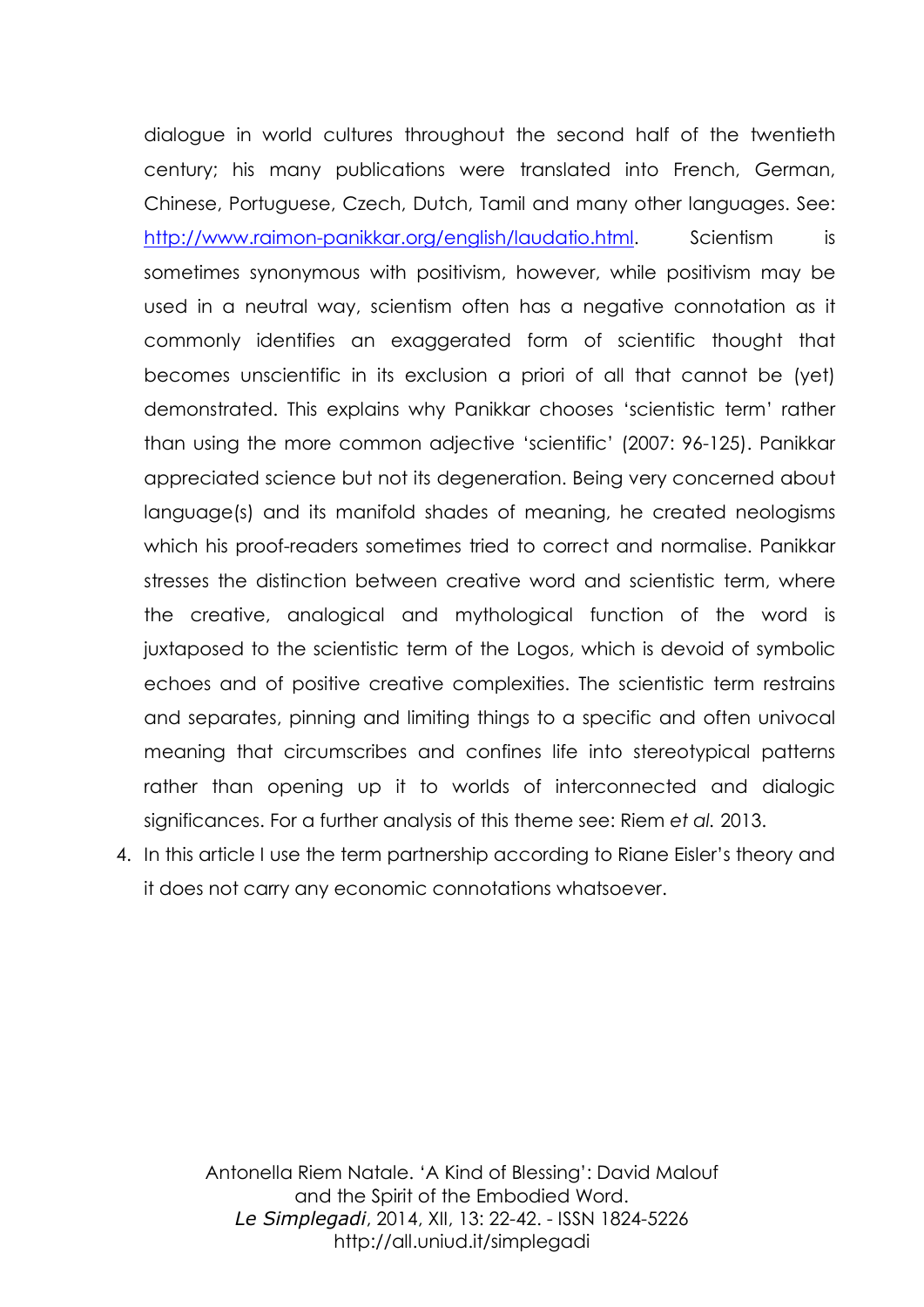## **BIBLIOGRAPHY**

Brennan, Bernadette. 2011. Singing it anew: David Malouf's *Ransom*. *Journal of the Association for the Study of Australian Literature*, 11, 1: 1-12.

[http://www.nla.gov.au/openpublish/index.php/jasal/article/view/ 1846/ 2629](http://www.nla.gov.au/openpublish/index.php/jasal/article/view/%201846/%202629) (consulted on 24-3-2013).

Capra, Fritjof. [3rd ed.] 1982. *The Tao of Physics. An Exploration of the Parallels between Modern Physics and Eastern Mysticism*. London: HarperCollins Flamingo.

Daniel, Helen. [Sept-Nov] 1996. Interview with David Malouf. Australian Humanities Review. [http://www.australianhumanitiesreview.org/archive/Issue-Sept-](http://www.australianhumanitiesreview.org/archive/Issue-Sept-1996/intermal.html)[1996/intermal.html](http://www.australianhumanitiesreview.org/archive/Issue-Sept-1996/intermal.html) (consulted on 10-3-2013).

Eisler, Riane. 2002. The Dynamics of Cultural and Technological Evolution: Domination Versus Partnership. *World Futures*, 58, 2-3: 159-174.

Indyk, Ivor.1993. David Malouf (Australian Writers). Oxford: Oxford University Press.

Malouf, David. 1975. *Johnno*. St. Lucia: University of Queensland Press.

Malouf, David. 1980. *An Imaginary Life*. Woollhara: Picador Pan Books.

Malouf, David. 1982. *Child's Play*. London: Chatto & Windus.

Malouf, David. 1985. *Fly Away Peter*. London: Chatto & Windus.

Malouf, David. 1993. *Remembering Babylon*. London: Chatto & Windus.

Malouf, David. 1982. The Only Speaker of His Tongue. *Antipodes*. Ringwood: Penguin Books, 68-72.

Malouf, David. 1996. *The Conversations at Curlow Creek*. Toronto: Alfred Knopf.

Malouf, David. 2000. Blacksoil Country. Dream Stuff. London: Chatto & Windus, 116- 130.

Malouf, David. 2006. Every Move You Make. Sydney: Chatto & Windus.

Malouf, David. 2007. *Typewriter Music*. St. Lucia: University of Queensland Press.

Malouf, David. 2009. *Ransom*. Sydney: Knopf/Random: House.

McDonald, Avis. 1988. Beyond Language: David Malouf's *An Imaginary Life*. *Ariel*, 19, 1: 45-54.

Muktananda, Swami. 1989. *From the Finite to the Infinite*, vol. II. South Fallsburg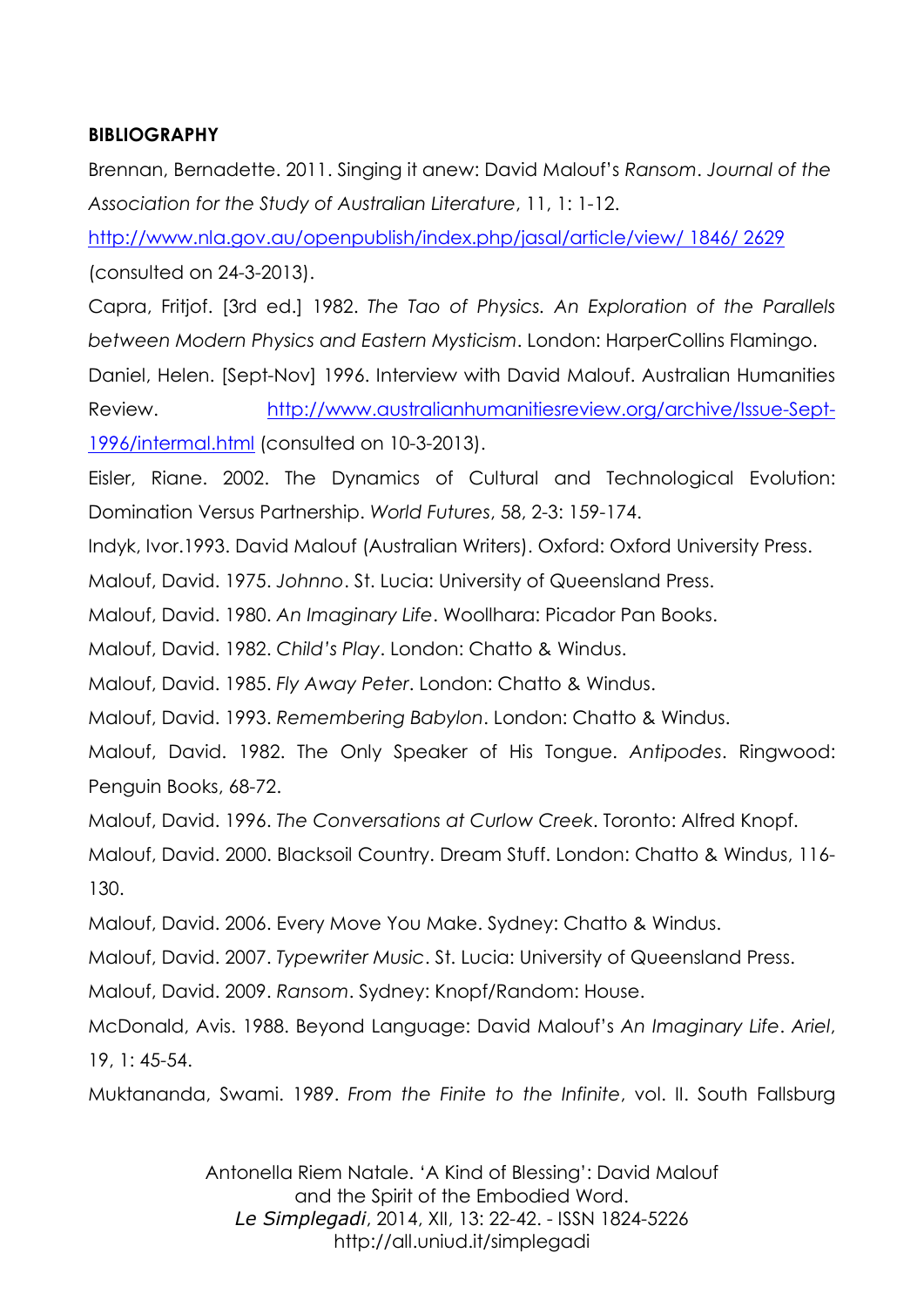(NY): Syda Foundation.

Nettelbeck, Amanda ed. 1993. *Provisional Maps: Critical Essays on David Malouf*. Nedlands: Centre for Studies in Australian Literature, Western Australia.

Panikkar, Raimon. 2007. *Lo spirito della parola*. Milano: Bollati Boringhieri.

Panikkar, Raimon. 2000. *Religion, Philosophy and Culture*. Trans. Robert Vachon. Polylog: Forum for Intercultural Philosophy 1. [http://them.polylog.org/1/fpr](http://them.polylog.org/1/fpr-en.htm%23s9)[en.htm#s9](http://them.polylog.org/1/fpr-en.htm%23s9) (consulted on 17-1-2014).

Papastergiadis, Nikos. [July] 1994. David Malouf and the Languages for Landscape: An Interview. *Ariel*, 25, 3: 83-94.

Ramsey-Kurz, Helga. 2003. Lives Without Letters: The Illiterate Other in *An Imaginary Life*, *Remembering Babylon* and *The Conversations at Curlow Creek*. *Ariel*, 34, 2-3: 115-133.

Riem, Antonella, Maria Renata Dolce, Stefano Mercanti & Caterina Colomba ed. 2013. *The Tapestry of the Creative Word in Anglophone Literatures*. Udine: Forum.

Shantananda, Swami. 2003. *The Splendor of Recognition. An Exploration of the Pratyabhijna-hrdayam, a Text of the Ancient Wisdom of the Soul*. South Fallsburg (NY): Syda Foundation.

Taylor, Andrew. 1999. Origin, Identity and the Body in David Malouf's Fiction. *Australian Literary Studies*, 19, 1: 3-14.

Turcotte, Gerry. 1990. On David Malouf. *Writers in Action*. Gerry Turcotte ed. Sydney: Currency Press, 45-62.

vanden Driesen, Cynthia. 2009. *Writing the Nation: Patrick White and the Indigene*. Amsterdam: Rodopi.

**Antonella Riem Natale** is Full Professor of English Language and Literature, founder of the Partnership Studies Group (PSG), editor in chief of the book series Forum *ALL* and of the online journal *Le Simplegadi* at the University of Udine, Italy. She is the author of several monographs, collected volumes and journal articles. Among her